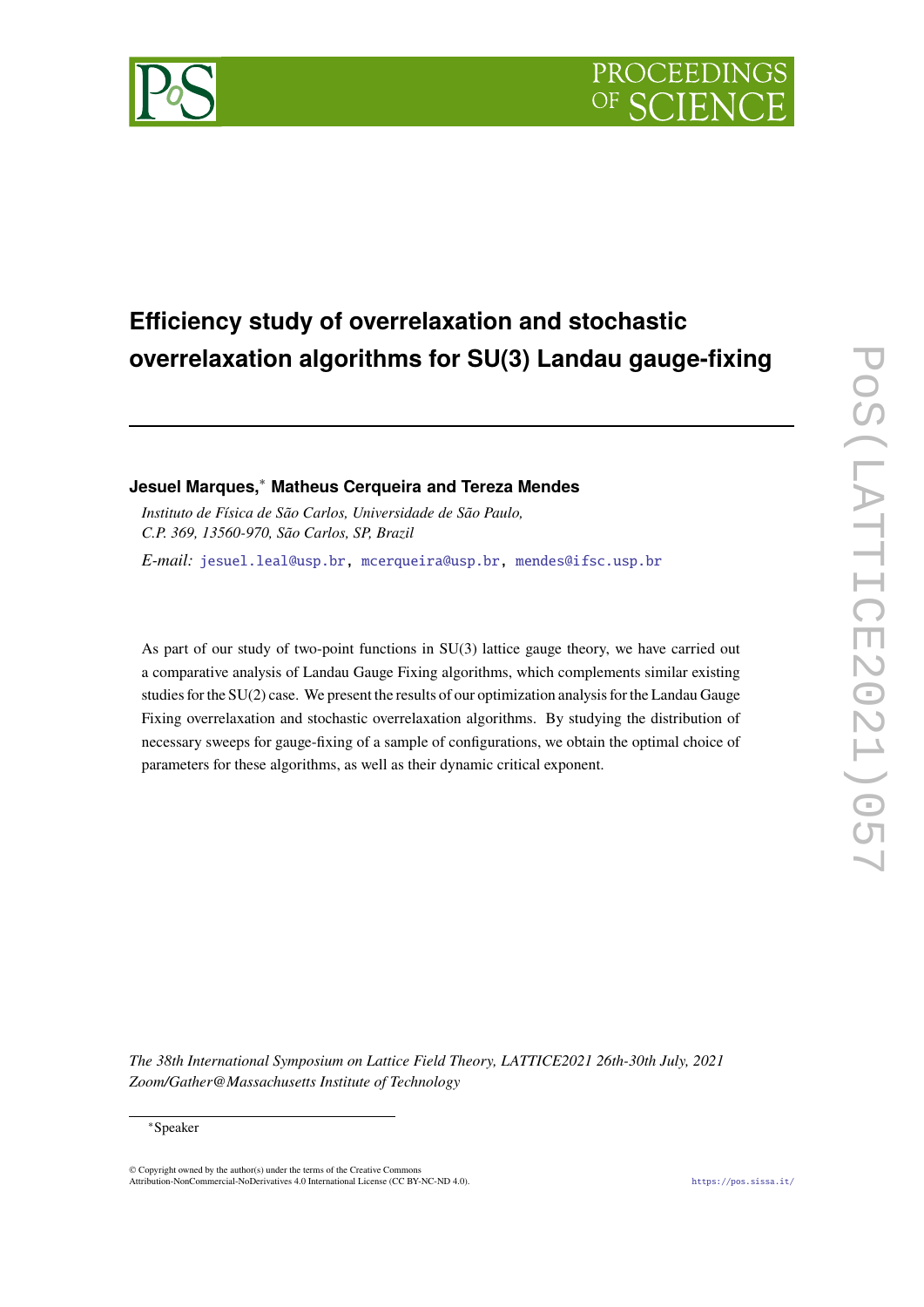# **1. Introduction**

In studies of the gauge-dependent Green's functions of QFTs on the lattice, a necessary step is the gauge-fixing procedure. Given a configuration of link variables  $U_{\mu}(n)$ , in order to fix it to Landau gauge, we consider the following functional [\[1,](#page-7-0) [2\]](#page-7-1)

<span id="page-1-1"></span>
$$
\mathcal{E}[g] \equiv \frac{1}{dN_c|\Lambda|} \sum_{\mu=1}^d \sum_{n \in \Lambda} \frac{1}{2} \text{tr} \left[ U^{(g)}_{\mu}(n) + U^{(g) \dagger}_{\mu}(n) \right],\tag{1}
$$

where  $U_{\mu}^{(g)}(n) \equiv g(n)U_{\mu}(n)g^{\dagger}(n+\hat{\mu})$  is the gauge-transformed link variable, in which  $\hat{\mu}$  denotes the unit vector in the direction  $\mu$ . The number of space-time dimensions is  $d$ ,  $\Lambda$  is the set of lattice sites, and  $|\Lambda|$  is their number. The number of colors is  $N_c$ . If we find a maximum of this functional, with respect to  $G = \{g(n)\}\$ , keeping  $\{U_\mu(n)\}\$  fixed, we will have that a discretized version of the Landau gauge condition is obeyed

$$
\nabla_{\mu}A_{\mu}^{b}(n) = \sum_{\mu=1}^{d} \left( A_{\mu}^{b}(n) - A_{\mu}^{b}(n - \hat{\mu}) \right) = 0, \tag{2}
$$

for all points  $n$ . A discretization of the gauge field is

$$
A_{\mu}(n) = \frac{U_{\mu}(n) - U_{\mu}^{\dagger}(n)}{2i} - \frac{1}{N_c} \text{tr}\left[\frac{U_{\mu}(n) - U_{\mu}^{\dagger}(n)}{2i}\right].
$$
 (3)

In practice, the gauge-fixing procedure is executed in an iterative fashion. In order to be considered "Landau gauge-fixed",  $\nabla_{\mu} A_{\mu}^{b}(n)$ , or some other measure of the quality of the fixing, needs to be smaller than a given tolerance. One such quantity is

$$
e_2 = \frac{1}{|\Lambda|} \sum_{n \in \Lambda} \sum_{b=1}^{N_c^2 - 1} \left( \nabla_{\mu} A_{\mu}^b(n) \right)^2, \tag{4}
$$

and the tolerance for this will be taken to be  $10^{-12}$  here.

#### **2. Algorithms**

#### **2.1 Los Alamos algorithm for SU(2) (LASU(2))**

The Los Alamos algorithm [\[3\]](#page-7-2) is a local algorithm to implement a gauge-fixing procedure. To explain its principle, we can define a local version of the  $\mathcal E$  functional, which exhibits the dependence on the gauge transformation for a specific point  $n$ 

<span id="page-1-0"></span>
$$
\mathcal{E}[g(n)] \equiv \frac{1}{dN_c|\Lambda|} \text{tr}[g(n)h(n)] \equiv \frac{1}{dN_c|\Lambda|} \text{tr}[w(n)],\tag{5}
$$

with

$$
h(n) = \sum_{\mu=1}^{d} \left( U_{\mu}(n) g^{\dagger}(n+\hat{\mu}) + U_{\mu}^{\dagger}(n-\hat{\mu}) g^{\dagger}(n-\hat{\mu}) \right).
$$
 (6)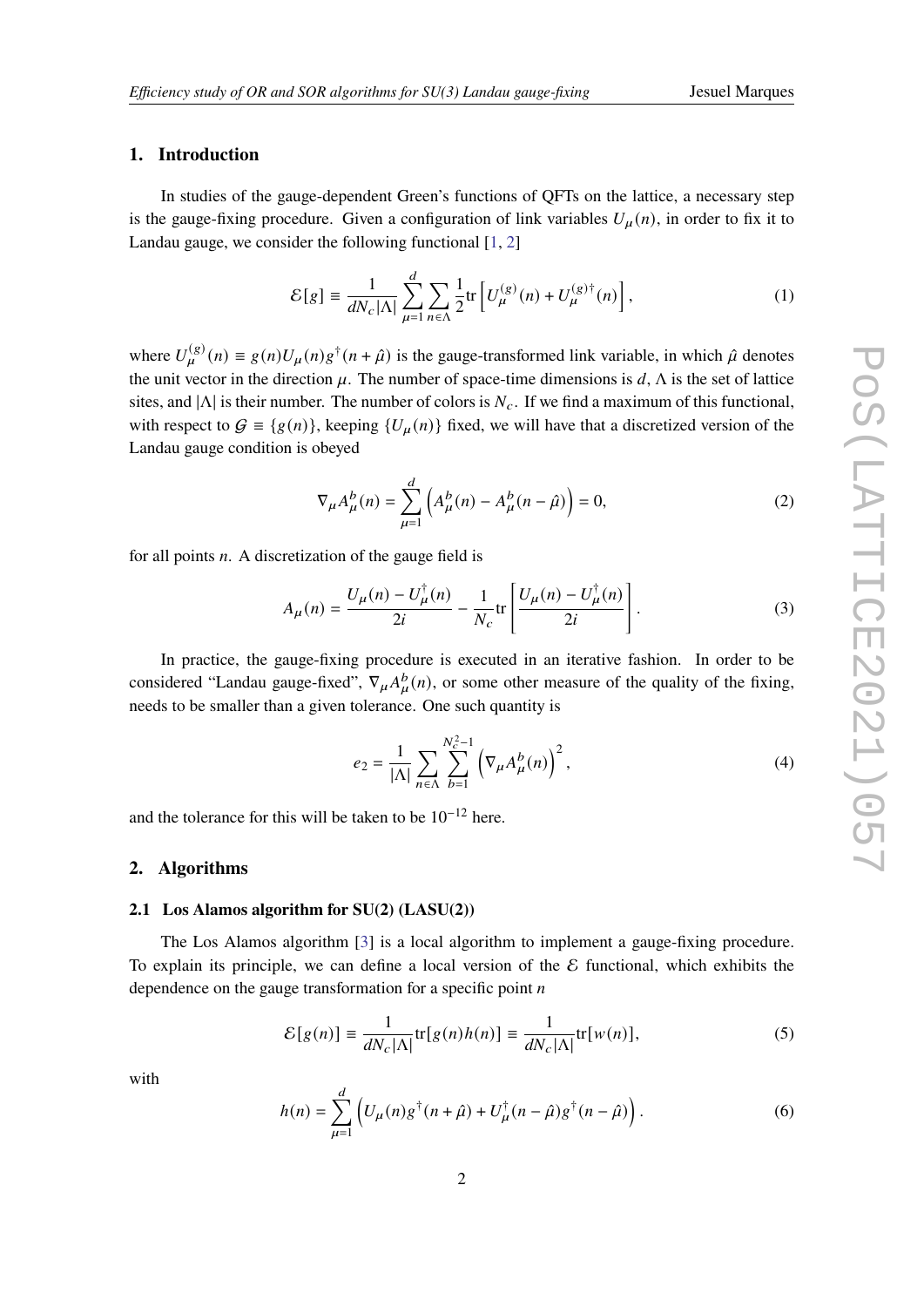In this algorithm, we sweep through the lattice and maximize Eq. [5](#page-1-0) for each point in turn. In the case of the SU(2) gauge group, we can take advantage of the fact, valid for this group, that  $h(n)$ , being the sum of SU(2) matrices, is proportional to an element of the group, with the constant of proportionality given by  $\sqrt{\det h(n)}$ . We can then define a projection to SU(2) by

$$
\mathcal{P}_{\text{SU}(2)}\left[h(n)\right] = \frac{h(n)}{\sqrt{\det h(n)}}.\tag{7}
$$

The matrix  $g(n)$  which maximizes Eq. [5](#page-1-0) is then  $\mathcal{P}_{SU(2)}\left[h^{\dagger}(n)\right]$ . Another way of writing this update is

<span id="page-2-1"></span>
$$
gnew(n) = A(n)gold(n),
$$
\n(8)

and for the Los Alamos algorithm

<span id="page-2-0"></span>
$$
A^{\text{LA}}(n) = \mathcal{P}_{\text{SU}(2)}\left[h^{\dagger}(n)g^{\text{old}\dagger}(n)\right] = \mathcal{P}_{\text{SU}(2)}\left[w^{\text{old}\dagger}(n)\right],\tag{9}
$$

with  $w(n)$  defined by Eq. [5.](#page-1-0) We sweep through the lattice multiple times, updating the values of  $g(n)$  following Eq. [9,](#page-2-0) and, at the end of each sweep, we measure a quantity indicative of how close we are to the gauge fixing condition.

### **2.2 (Pseudo)Los Alamos algorithm for SU(3) (LA)**

Ideally, we would like to have  $\mathcal{E}[g(n)]$  placed at its maximum after each update, as it happens in SU(2). However, in this case, it is not straightforward to have a closed analytical formula for the update. The problem is that, for SU(3),  $w(n)$  (or  $h(n)$ ) is not proportional to an element of the group. The best we can do, using the same logic as in the SU(2) case, is to promote a division of  $w(n)$  in submatrices, like in the Cabibbo-Marinari trick for the pseudo heat-bath for SU(N) [\[4,](#page-7-3) [5\]](#page-7-4). Then, we try an update as in Eq. [8](#page-2-1) with  $A(n) = T(n)S(n)R(n)$ , where each factor is a SU(2) matrix embedded in a larger  $SU(3)$  matrix (with the *n* dependence omitted for brevity)

<span id="page-2-3"></span>
$$
R = \begin{pmatrix} r_0 + ir_3 & r_2 + ir_1 & 0 \\ -r_2 + ir_1 & r_0 - ir_3 & 0 \\ 0 & 0 & 1 \end{pmatrix}, S = \begin{pmatrix} s_0 + is_3 & 0 & s_2 + is_1 \\ 0 & 1 & 0 \\ -s_2 + is_1 & 0 & s_0 - is_3 \end{pmatrix}, T = \begin{pmatrix} 1 & 0 & 0 \\ 0 & t_0 + it_3 & t_2 + it_1 \\ 0 & -t_2 + it_1 & t_0 - it_3 \end{pmatrix}, (10)
$$

with  $\sum_{i=0}^{3} r_i^2 = \sum_{i=0}^{3} s_i^2 = \sum_{i=0}^{3} t_i^2 = 1$ . The matrices  $R(n)$ ,  $S(n)$  and  $T(n)$  will then depend on  $w(n)$ , where each entry  $w_{ij}$  of  $w(n)$  is in general a complex number.

Firstly, we can keep  $S(n) = T(n) = 1$  and update only with the matrix  $R(n)$ . In this case, we can ask ourselves what is the maximum of Re tr[ $R(n)w(n)$ ], for a given  $w(n)$ , as a function of the constants  $r_0$ ,  $r_1$ ,  $r_2$  and  $r_3$ , under the constraint that the sum of its squares needs to be equal to 1, to satisfy the definition of the group. This can be solved as a problem of maximization with constraints, using, for example, Lagrange multipliers. The answer is

<span id="page-2-2"></span>
$$
r_0 = \frac{\text{Re}[w_{11} + w_{22}]}{\lambda_R} \qquad r_1 = -\frac{\text{Im}[w_{12} + w_{21}]}{\lambda_R}
$$
  

$$
r_2 = -\frac{\text{Re}[w_{12} - w_{21}]}{\lambda_R} \qquad r_3 = -\frac{\text{Im}[w_{11} - w_{22}]}{\lambda_R},
$$
 (11)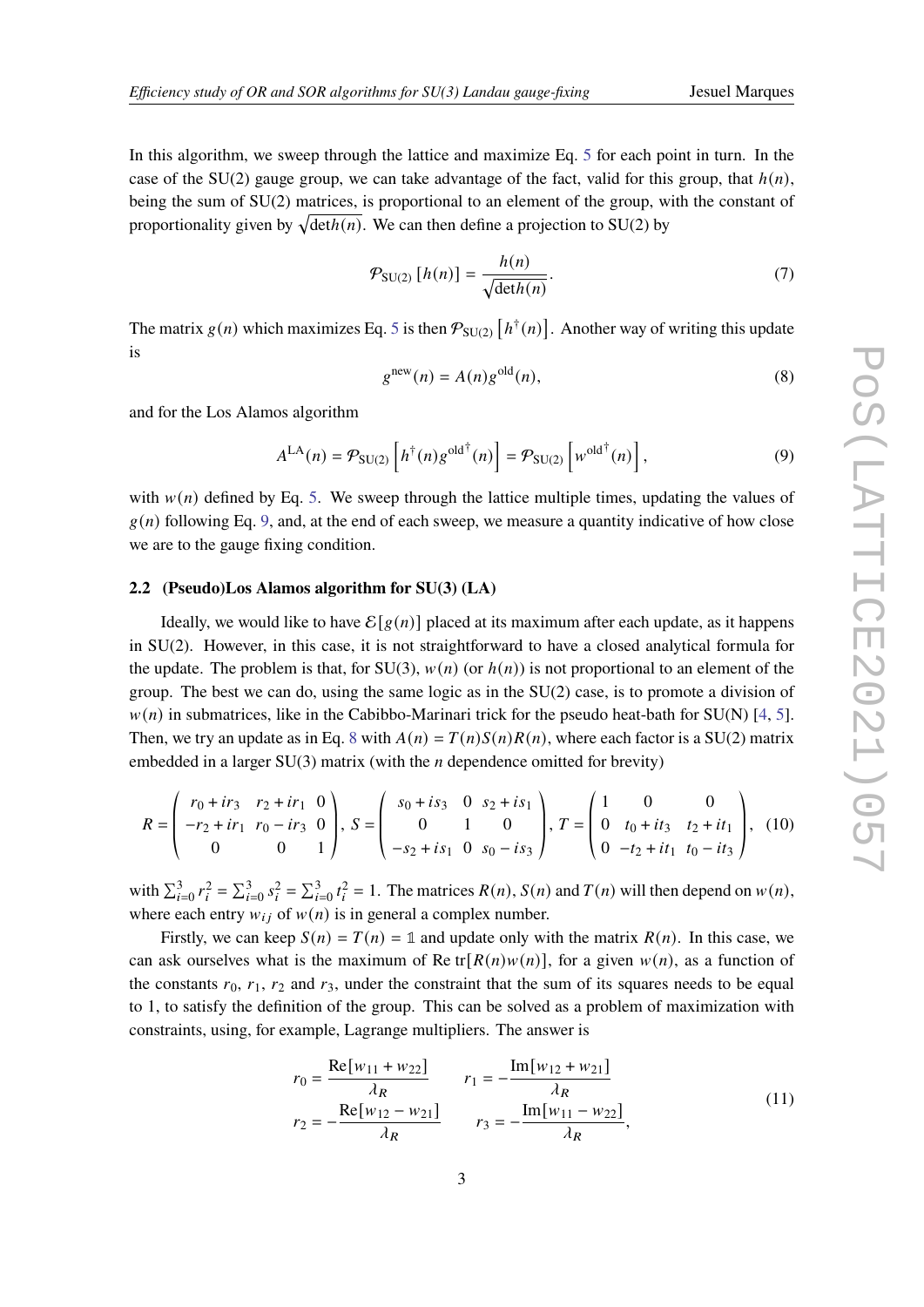where  $\lambda_R = \sqrt{\text{Re}[w_{11} + w_{22}]^2 + \text{Im}[w_{12} + w_{21}]^2 + \text{Re}[w_{12} - w_{21}]^2 + \text{Im}[w_{11} - w_{22}]^2}$ . This is equivalent to the Los Alamos update in  $SU(2)$ , if the relevant submatrix of  $w(n)$  is proportional to an SU(2) matrix. Iteratively, we can now use  $w'(n) = R(n)w(n)$  for the next update corresponding to  $S(n)$ . Then the  $s_i$ 's follow the same formula as in Eq. [11,](#page-2-2) changing  $r \to s$ ,  $w \to w'$  and the matrix indices  $2 \rightarrow 3$ . Finally, for  $T(n)$ , in an analogous way,  $s \rightarrow t$ ,  $w' \rightarrow w''$  and  $1 \rightarrow 2$ . The Lagrange multipliers  $\lambda_T$  and  $\lambda_S$  should be such that  $\sum_{i=0}^{3} s_i^2 = \sum_{i=0}^{3} t_i^2 = 1$ , as was the case with  $\lambda_R$ . In the end, we have  $A_1(n) = T(n)S(n)R(n)$ . We point out that the resulting  $A_1(n)$  is not the matrix which maximizes<sup>[1](#page-3-0)</sup> Re tr[ $A(n)w^{\text{old}}(n)$ ]. Each step increases the value of this quantity, but the maximum will be attained only asymptotically after some update "hits" at the same lattice site,  $A<sup>LA</sup>(n) = A<sub>#hits</sub>(n)A<sub>#hits-1</sub>(n) \ldots A<sub>1</sub>(n)$ . However, the extra work to make these "hits" may not translate into an overall gain of time in the convergence of the algorithm and an optimization study is necessary in order to determine how many "hits" are worth making. This analysis is presented in section [3.](#page-4-0)

We note that the formulas presented here are also found in [\[5\]](#page-7-4), but with a few minus sign mistakes and, perhaps, a confusing explanation.

### **2.3 Overrelaxation (OR)**

One way of accelerating the convergence process is by using overrelaxation [\[6\]](#page-7-5). In this method, we use a fixed power  $\omega$  of the update matrix determined with the pure LA algorithm at each site, instead of simply updating by the  $A(n)$ , as calculated in the last section. The exponent is taken  $1 \leq \omega \leq 2$ . Now one must determine the optimal parameters  $\omega$  and number of "hits" which make the convergence fastest.

In practice, the  $\omega$  power of the matrix  $A(n)$  is obtained by truncating the binomial sum

$$
A^{\omega}(n) = \sum_{m=0}^{\infty} \frac{\Gamma(\omega + 1)}{\Gamma(\omega + 1 - m)m!} (A(n) - 1)^m,
$$
 (12)

at its second term and projecting onto SU(3). This works because, as the gauge-fixing advances, the update matrix gets close to the identity matrix very fast. The projection onto SU(3) is done by using Eq. 4.27 of [\[7\]](#page-7-6), in which one normalizes the first row of the matrix, then constructs the second row by a Gram-Schmidt orthogonalization procedure, and the last row is given by the cross product of the conjugated first and second rows.

### **2.4 Stochastic overrelaxation (SOR)**

An alternative way of accelerating the convergence is by making stochastic updates [\[2,](#page-7-1) [3\]](#page-7-2), with the aim of jumping away from regions of little variation of the global functional, Eq. [1.](#page-1-1) We update

<span id="page-3-0"></span><sup>1</sup>One could try to obtain analytically the SU(3) matrix which does maximize the functional locally using Lagrange multipliers. Parametrizing  $A(n) = T(n)S(n)R(n)$ , with T, R and S given by Eqs. [10,](#page-2-3) we can treat  $\mathcal{E}[g(n)]$  as a function of the  $r_i$ ,  $s_i$  and  $t_i$ , with the constraints  $\sum_i r_i^2 = \sum_i s_i^2 = \sum_i t_i^2 = 1$  all at the same time. Applying the method here, one generates a complicated system of coupled non-linear equations which we were not able to solve analytically, even with the help of Mathematica®. A numerical solution which maximizes the local functional can be obtained in Mathematica® in this way and the iterative method presented here converges to this solution as the number of "hits" increase.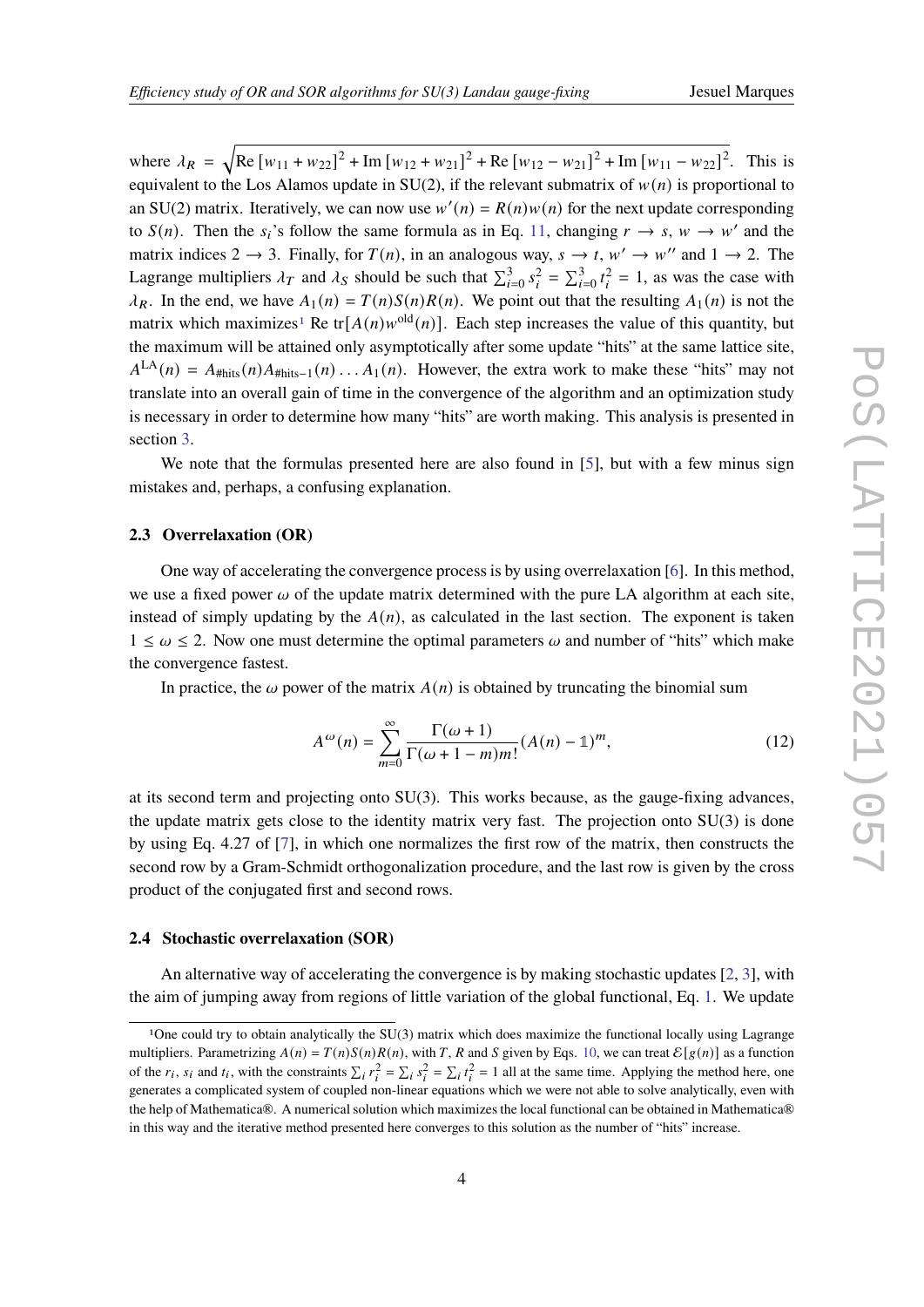the gauge transformation using

<span id="page-4-1"></span>
$$
ASRE(n) = \begin{cases} ALA(n) & \text{with probability} \quad 1 - p, \\ (ALA(n))^{2} & \text{with probability} \quad p, \end{cases}
$$
 (13)

where  $A<sup>LA</sup>(n)$  is the LA update and p is a tunable parameter to be optimized. Then, with probability  $1 - p$ , the local functional goes to its maximum and with probability p, we hope to jump to another region, exploring better the space of possible gauge transformations without modifying the value of the functional too much. In fact, for SU(2) one can show that the value of the functional does not change at all when doing the "square" update (i. e. Re tr[ $(A<sup>LA</sup>)<sup>2</sup>g<sup>old</sup>h$ ] = Re tr[ $g<sup>old</sup>h$ ]), by using the fact that  $h(n)$  is proportional to an SU(2) matrix and the unitarity of  $g(n)$ .

For SU(3), we do not have Re tr[ $(A<sup>LA</sup>)<sup>2</sup>g<sup>old</sup>h$ ] = Re tr[ $g<sup>old</sup>h$ ]. However, we can verify in practice that, even though the equality is not satisfied exactly, it is satisfied on average over many updates and the use of the same scheme as in Eq.  $13$  for  $SU(3)$  is much more efficient than simply using the LA algorithm[2](#page-4-2). The occasional decreases in the functional after the stochastic update are compensated by a higher mobility in the space of gauge transformations, as will be demonstrated in Section [3.](#page-4-0)

### <span id="page-4-0"></span>**3. Analysis of the parameters and conclusion**

An important aspect of the efficiency is the typical number of sweeps needed to fix the gauge. This needs to be as small as possible when comparing different versions of the algorithm. In order to do this, we considered the distribution of the sweeps needed to arrive at the gauge-fixing condition over a large enough sample of configurations. We analyzed the same 200 pure-gauge SU(3) configurations of  $4^4$ ,  $8^4$ ,  $10^4$  lattices and 100 configurations of a 16<sup>4</sup> lattice generated with a standard heat-bath algorithm, with different parameters of the gauge-fixing algorithms, as explained in the previous sections. As a quantity indicative of the typical number of sweeps needed to gaugefix the configuration, we chose the median of the distribution. This is because a small number of configurations demand an anomalously high number of sweeps to gauge-fix, and this increases the value of the mean of the data, preventing it from representing the most typical values of sweeps. It is noteworthy to say that the results presented here were duplicated using different programs written by two of us, which provides an independent check. Let us note that some studies of efficiency of the algorithms, like the one presented in [\[5\]](#page-7-4), consider only one or a handful of configurations and observe the behaviour of the number of sweeps to gauge-fix them when varying the parameters. By taking a substantial number of configurations, we hope to have a more robust result based on an actual statistical distribution.

As our first result, we note that not using OR or SOR makes the program slower to gauge-fix even if the parameters  $\omega$  and  $p$  are not optimal. So, we will not consider the pure LA in the analyzes of this paper. We also verified that independently of  $\beta$  or the side of the lattice, the optimal number of "hits" is 2 for all versions of the algorithm. This can be seen, for example, in Fig. [1](#page-5-0) for the SOR algorithm with the  $4<sup>4</sup>$  and  $8<sup>4</sup>$  configurations. Increasing the number of "hits" clearly matters when changing from 1 hit to 2 hits, which is to say that the typical number of sweeps drops significantly

<span id="page-4-2"></span><sup>&</sup>lt;sup>2</sup>The LA algorithm can be thought of as OR with  $\omega = 1$  or SOR with  $p = 0$ .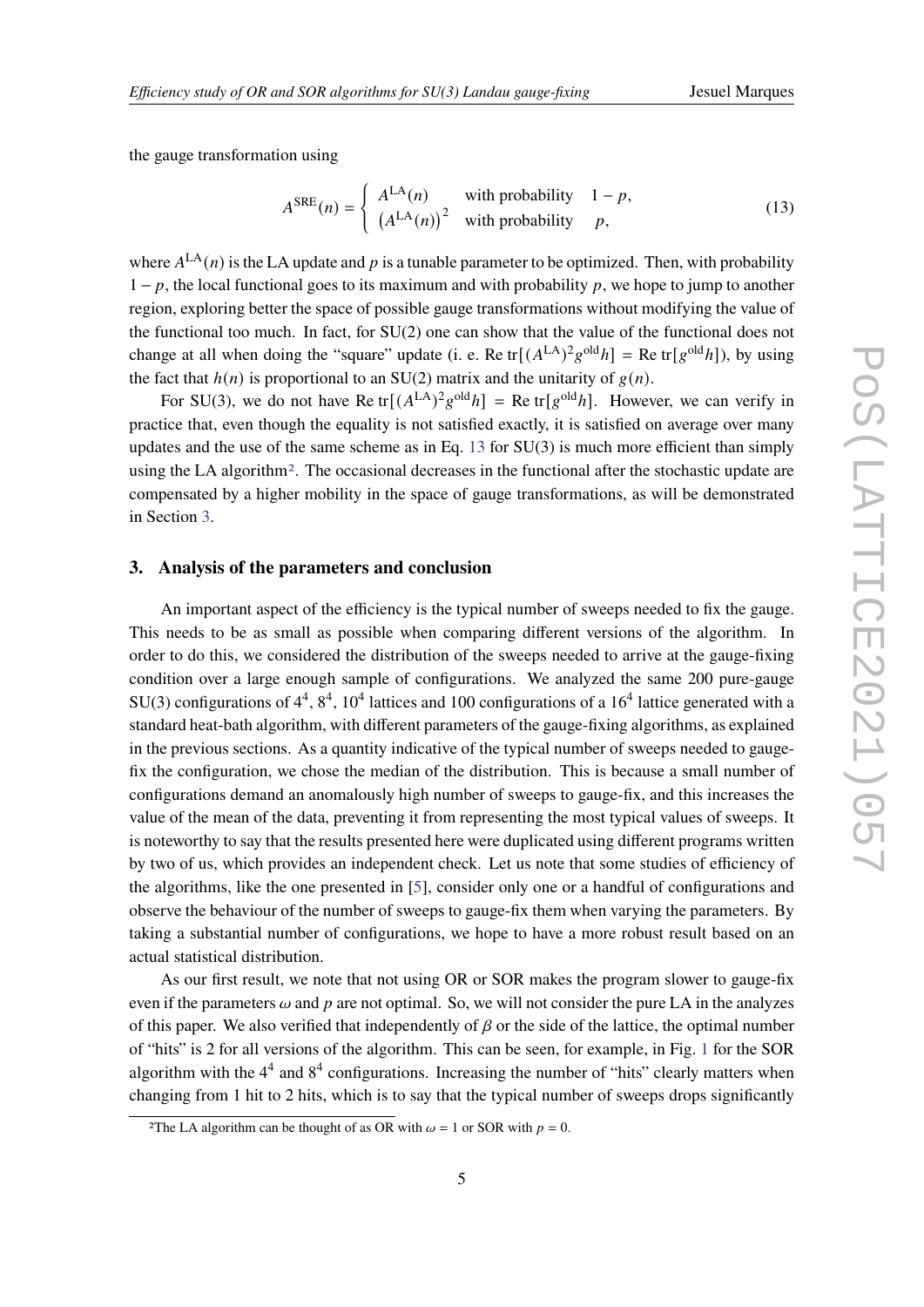when  $p$  is in the optimal region. But more than 2 "hits" seem to make very little difference. The optimal region for the parameter  $p$  also does not change much when increasing the number of hits. We conclude, then, that making more than 2 "hits" is a waste of computational resources, since it will not translate into a smaller median of the distribution. Although we only show here the results for the two smallest lattices, the same conclusion was obtained for all the lattices and also for the OR version of the algorithm, so, from now on, we will only focus on the optimization for  $\omega$  and  $p$ . To obtain a critical exponent from the data, which illustrates how much more work has to be done

<span id="page-5-0"></span>

**Figure 1:** Optimization of  $#$  of "hits" for SOR on a  $4^4$  (left) and  $8^4$  (right) lattice.

when the number of sites increases, we use configurations obtained with "constant physics", i. e., keeping Na constant, where N is the number of lattice sites in any direction. Following [\[7,](#page-7-6) [8\]](#page-7-7), the physical spacing is parametrized, for  $5.7 < \beta < 6.92$ , by

$$
a = r_0 \exp(f(\beta)), \quad f(\beta) \equiv -1.6804 - 1.7331(\beta - 6.0) + 0.7849(\beta - 6.0)^2 - 0.4428(\beta - 6.0)^3, (14)
$$

for the standard pure gauge Wilson plaquette action. The Sommer parameter is  $r_0 \approx 0.5$  fm. The results for the median and our optimal parameters for gauge-fixing with configurations generated with  $\beta$  calibrated to keep the physical volume constant are shown in Fig. [2.](#page-6-0)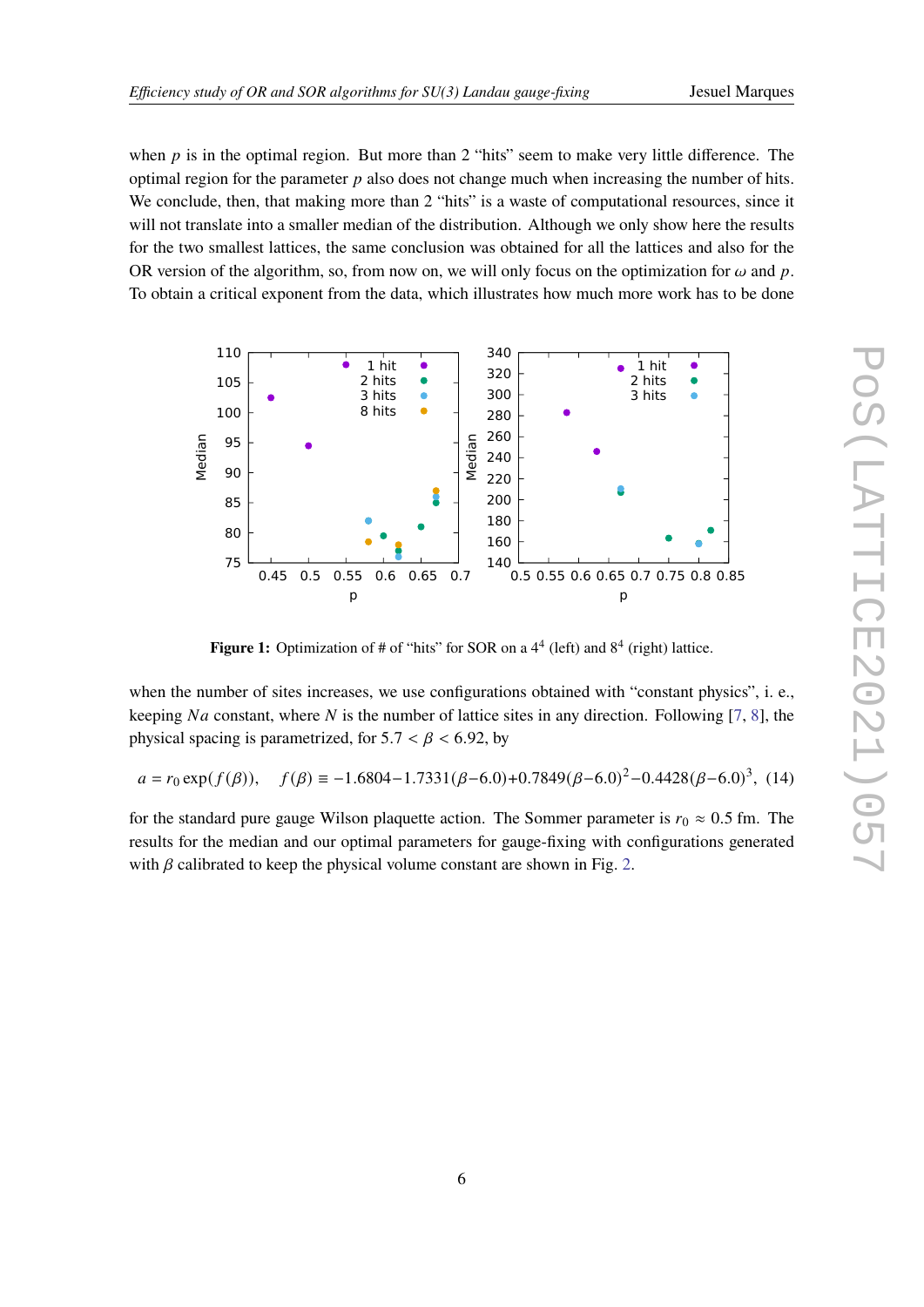<span id="page-6-0"></span>

**Figure 2:** Left: Medians of the distribution of sweeps to arrive at a gauge-fixed configuration for OR and SOR with the optimal values of  $p$  and  $\omega$  as a function of the lattice size and two "hits". Right: Optimal parameters as a function of the lattice size. The fits are explained in the text.

The fit for the median of the number of sweeps was done with a power law  $f(N) = AN^z$ , resulting in  $A = 14(2)$  and  $z = 1.06(5)$  for OR and  $A = 14.7(8)$  and  $z = 1.13(2)$  for SOR, which shows that OR is more efficient, given the smaller critical exponent. The fit shows that we get an almost linear dependence of the number of sweeps with the size of lattice side, much better than the quadratic dependence expected for pure LA [\[2\]](#page-7-1). For the dependence of the optimal parameters with the size of the lattice, we used a function  $\omega$  or  $(1 + p) = 2/(1 + C/N)$ , based on [\[2\]](#page-7-1), resulting in  $C = 0.78(1)$  and  $C = 1.07(3)$  for OR and SOR respectively. We observe that, as the number of sites grows, the values of the optimal parameters get closer to the limiting cases of  $\omega = 2$  and  $p = 1$ , showing that the mobility in the space of possible gauge transformations is very important for an efficient gauge-fixing on large lattices.

# **Acknowledgments**

Jesuel Marques has been supported by grant #2019/10913-0 of the São Paulo Research Foundation (FAPESP). Matheus Cerqueira acknowledges support of CNPq.